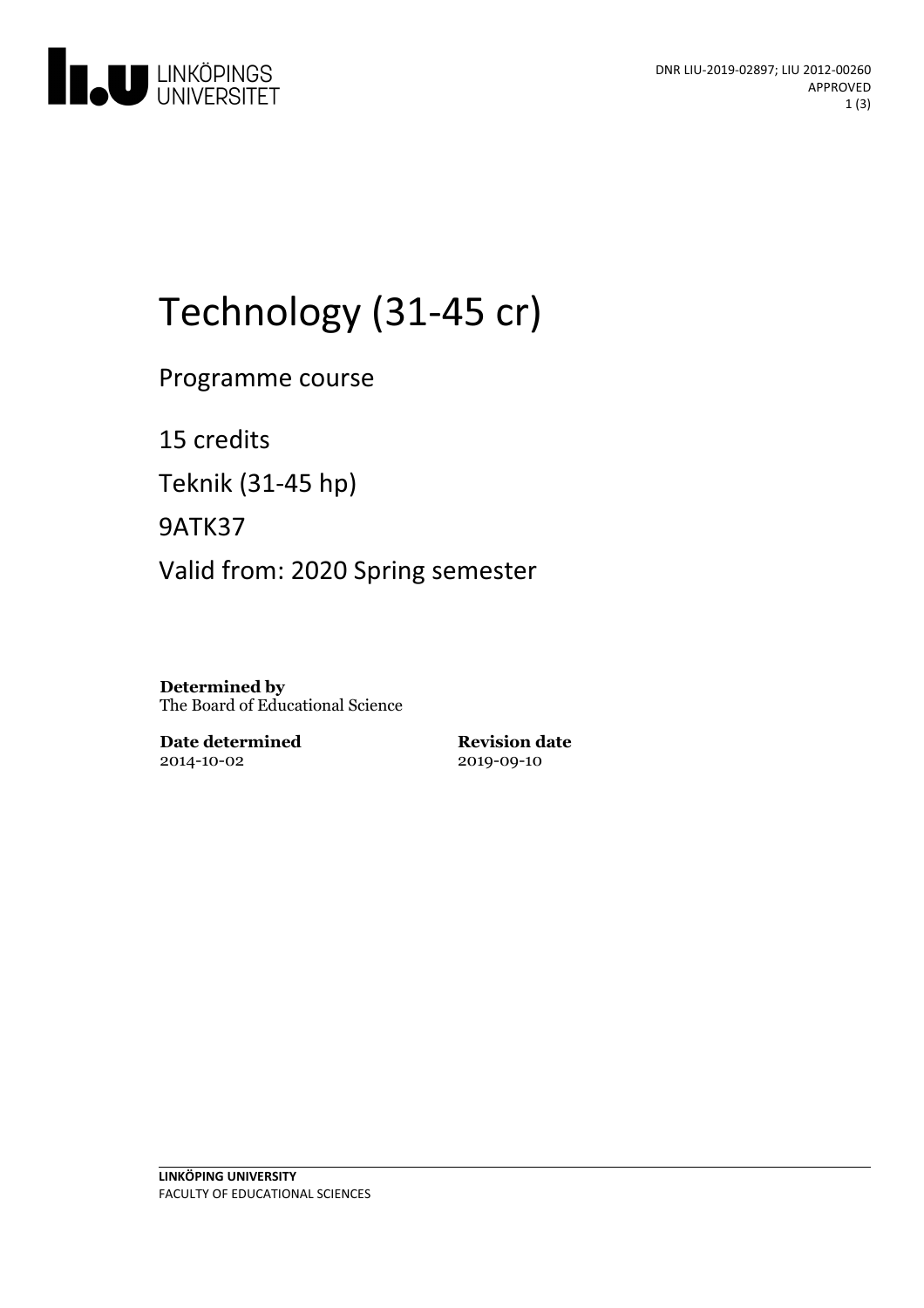Main field of study Engineering

Course level

Second cycle

# Advancement level

A1X

# Course offered for

Secondary School Teacher Programme with a specialization in Teaching in Grades 7-9 of the Compulsory School

## Examination

Applies to all courses regardless of grading scale.

Students failing an exam covering either the entire course or part of the course two times are entitled to have a new examiner appointed for the reexamination.

If the course has a three-graded grading scale (U - VG), following applies:

Students who have passed an examination may not retake it in order to improve their grades.

The following applies to courses that include a compulsory component:

If special circumstances prevail, and if it is possible with consideration of the nature of the compulsory component, the examiner may decide to replace the compulsory component with another equivalent component.

If the LiU coordinator for students with disabilities has granted a student the right to an adapted examination for <sup>a</sup> written examination in an examination hall, the student has the right to it. If the coordinator has instead recommended for the student an adapted examination or alternative form of examination, the examiner may grant this if the examiner assesses that it is possible, based on consideration of the course objectives.

### Grades

Three-grade scale, U, G, VG